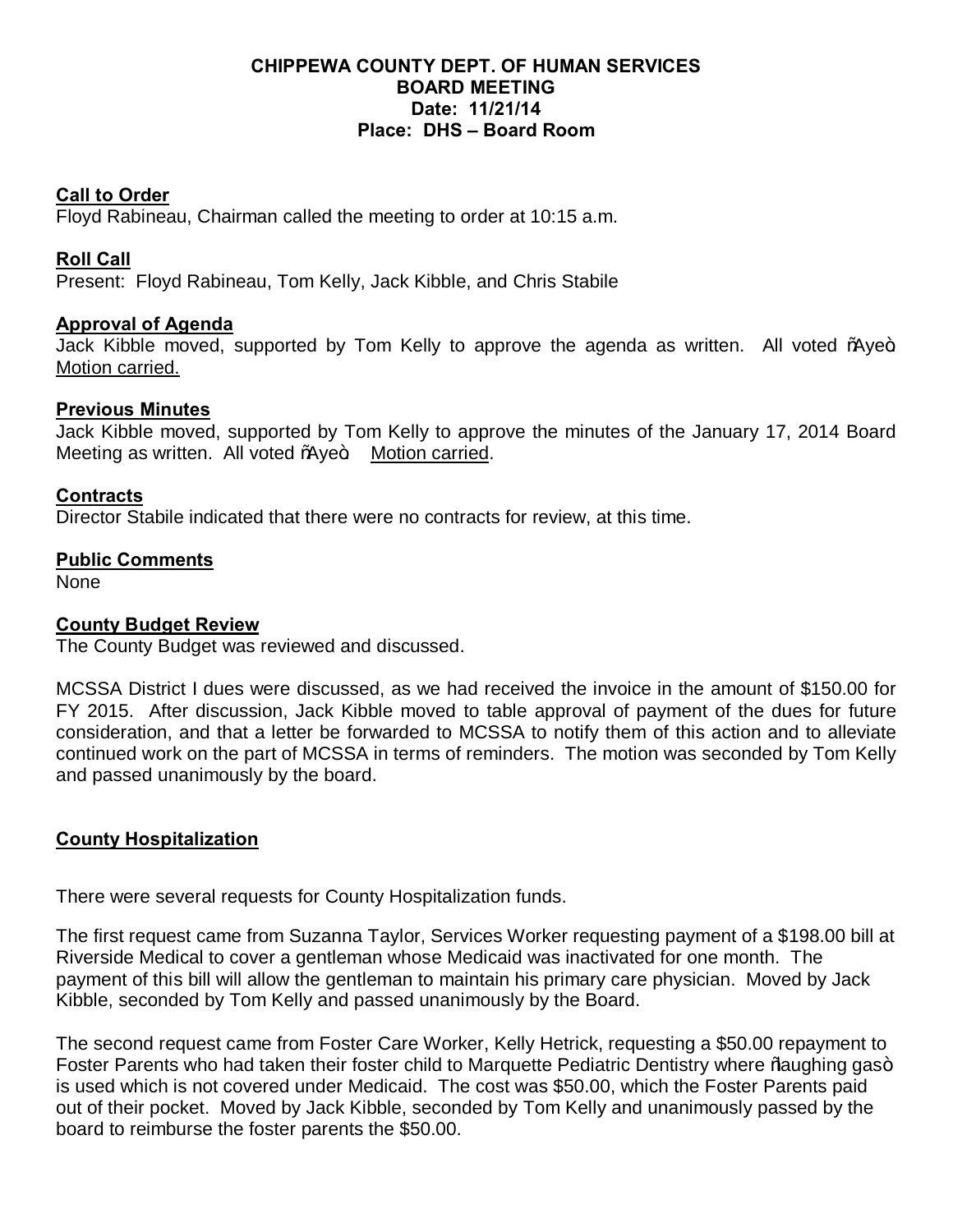The third request for County Hospitalization funds came from FIS worker Christie Trembley requesting funds for a client who travels to Petoskey for substance abuse services. The client was a cash assistance recipient, however, the client is now employed, and as a result, changed from LIF to Group 2 spend down Medicaid, and incurred expenses for a transporter who drives the client to substance abuse services in Petoskey as the client does not have a drivers license, due to her substance abuse problems. However, the client is doing well at work, and the services are important to continue this. It was moved by Jack Kibble, seconded by Tom Kelly and unanimously passed by board to pay the \$151.00 medical transportation bill to support the client.

Director Stabile presented a request for County Hospitalization regarding a 15 year old autistic boy who cannot return home and is currently staying at Teaching Family Homes in Newberry. The young man has serious behavior problems that require a one on one aide 14 hours a day (while the boy is not sleeping). The cost is \$11.00 per hour, or \$154.00 per day. Director Stabile is requesting up to \$1,078.00 to cover up to seven days of care to give DHS an opportunity to find a placement for this young man. Hiawatha Behavioral Health has been working with this family, but is refusing to place this young man into a mental health placement. The parents are refusing to allow the young man to return home as they are concerned about the safety of their other children. It was moved by Jack Kibble, seconded by Tom Kelly and unanimously passed by the board to authorize these funds, and additional funding if deemed necessary by the Director, to cover this emergency situation, and take care of this young man.

# **County Director's Update**

Director Stabile advised the board that he ask the board to approved the expenditure of any Board money not used under County Hospitalization be approved for Christmas gifts for foster children. We traditionally try to get our direct foster care wards a \$50.00 gift certificate. As we have as many as 50 wards, the cost can be as much as \$2,500.00. Director Stabile indicated that he requests and is given \$1,000.00 by the County Commission every year. In addition, the local office is having a dress down week the week of Thanksgiving the he hopes will raise some additional money. With the unused County Hospitalization, the other funds and donations, Director Stabile indicated he believes he will have enough funds to cover the Christmas gifts for his foster children. Moved by Jack Kibble, seconded by Tom Kelly and unanimously passed by the board.

# **Board Comments**

None.

# **Calendar Review**

Chris calendar was reviewed and it was agreed that the next meeting would be Friday, December 19, 2014 at 10:00 a.m.